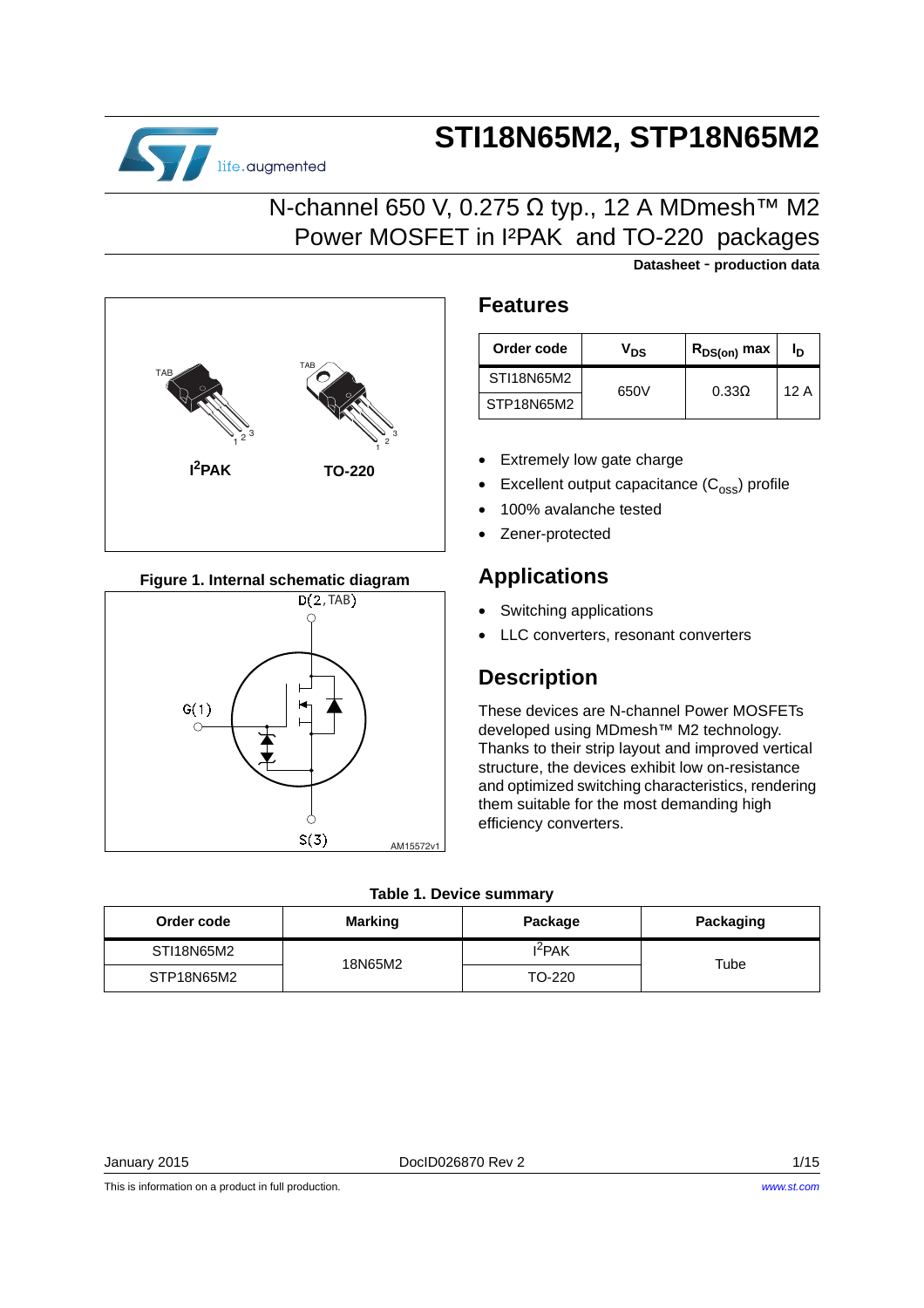### **Contents**

| $1 \quad \blacksquare$  |  |
|-------------------------|--|
| $\overline{2}$          |  |
|                         |  |
| $\overline{3}$          |  |
| $\overline{\mathbf{4}}$ |  |
| 5                       |  |

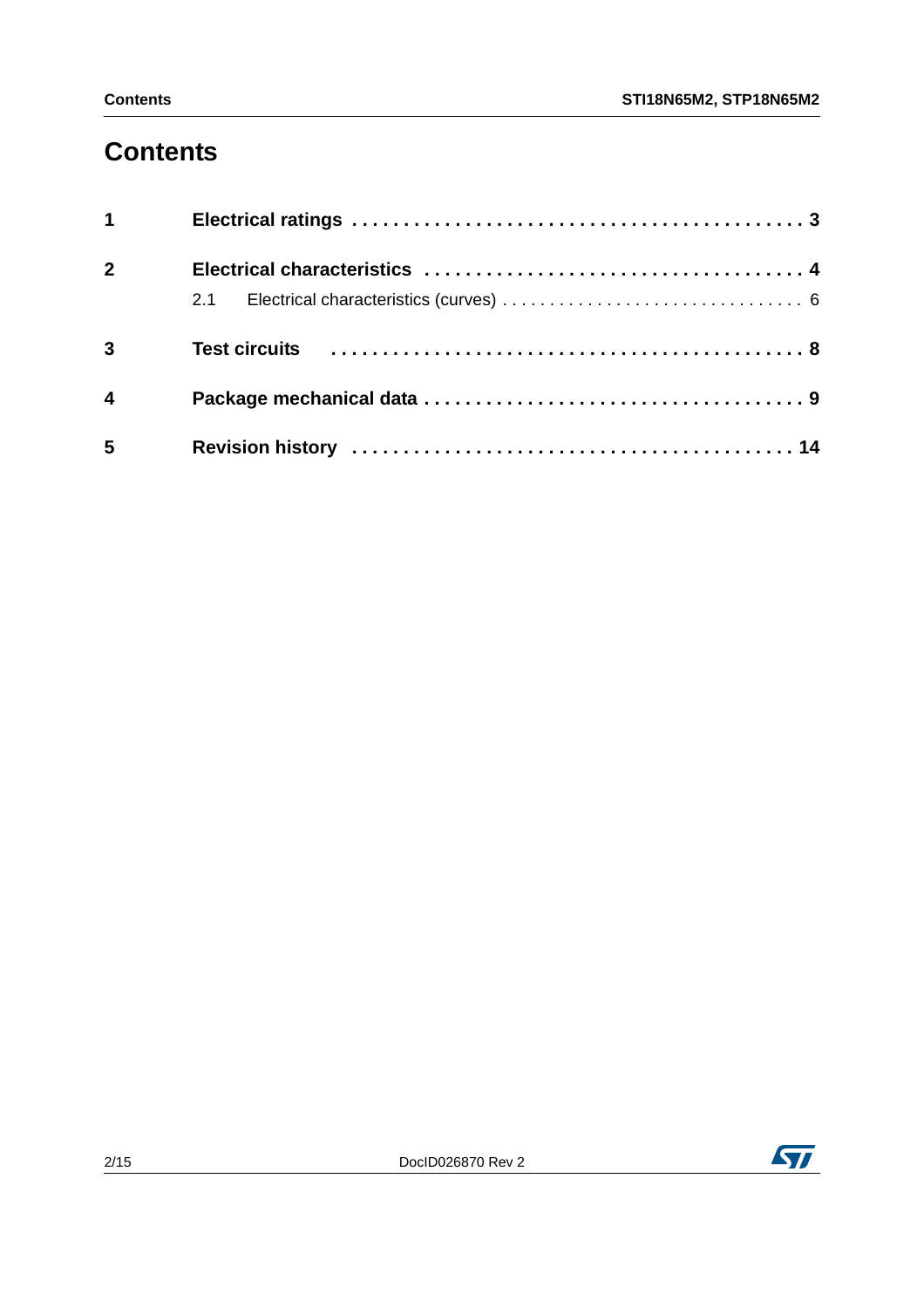# <span id="page-2-0"></span>**1 Electrical ratings**

| Symbol                         | <b>Parameter</b>                             | Value        | Unit |
|--------------------------------|----------------------------------------------|--------------|------|
| $V_{GS}$                       | Gate-source voltage                          | ± 25         | V    |
| l <sub>D</sub>                 | Drain current (continuous) at $T_c = 25 °C$  | 12           | A    |
| I <sub>D</sub>                 | Drain current (continuous) at $T_c = 100 °C$ | 8            | A    |
| I <sub>DM</sub> <sup>(1)</sup> | Drain current (pulsed)                       | 48           | A    |
| $P_{TOT}$                      | Total dissipation at $T_C = 25 °C$           | 110          | W    |
| $dv/dt$ <sup>(2)</sup>         | Peak diode recovery voltage slope            | 15           | V/ns |
| $dv/dt^{(3)}$                  | MOSFET dv/dt ruggedness                      | 50           | V/ns |
| $\mathsf{T}_{\text{stg}}$      | Storage temperature                          | $-55$ to 150 | °C   |
| T,                             | Max. operating junction temperature          | 150          |      |

#### **Table 2. Absolute maximum ratings**

1. Pulse width limited by safe operating area

2.  $I_{SD}$  ≤ 12 A, di/dt ≤ 400 A/µs; V<sub>DS peak</sub> < V<sub>(BR)DSS</sub>, V<sub>DD</sub>=400 V.

3.  $V_{DS} \le 520V$ 

#### **Table 3. Thermal data**

| $18005$ J. THEITHEI GALA |                                         |       |               |  |  |
|--------------------------|-----------------------------------------|-------|---------------|--|--|
| Symbol                   | <b>Parameter</b>                        | Value | Unit          |  |  |
| $R_{\text{thi-case}}$    | Thermal resistance junction-case max    | 1.14  | $\degree$ C/W |  |  |
| $R_{thi-amb}$            | Thermal resistance junction-ambient max | 62.5  |               |  |  |

#### **Table 4. Avalanche characteristics**

| Symbol          | <b>Parameter</b>                                                                                      | Value | Unit |
|-----------------|-------------------------------------------------------------------------------------------------------|-------|------|
| <sup>I</sup> AR | Avalanche current, repetitive or not<br>repetitive (pulse width limited by T <sub>imax</sub> )        |       |      |
| $E_{AS}$        | Single pulse avalanche energy<br>(starting T <sub>i</sub> = 25 °C, $I_D = I_{AR}$ ; $V_{DD} = 50 V$ ) | 450   | mJ   |

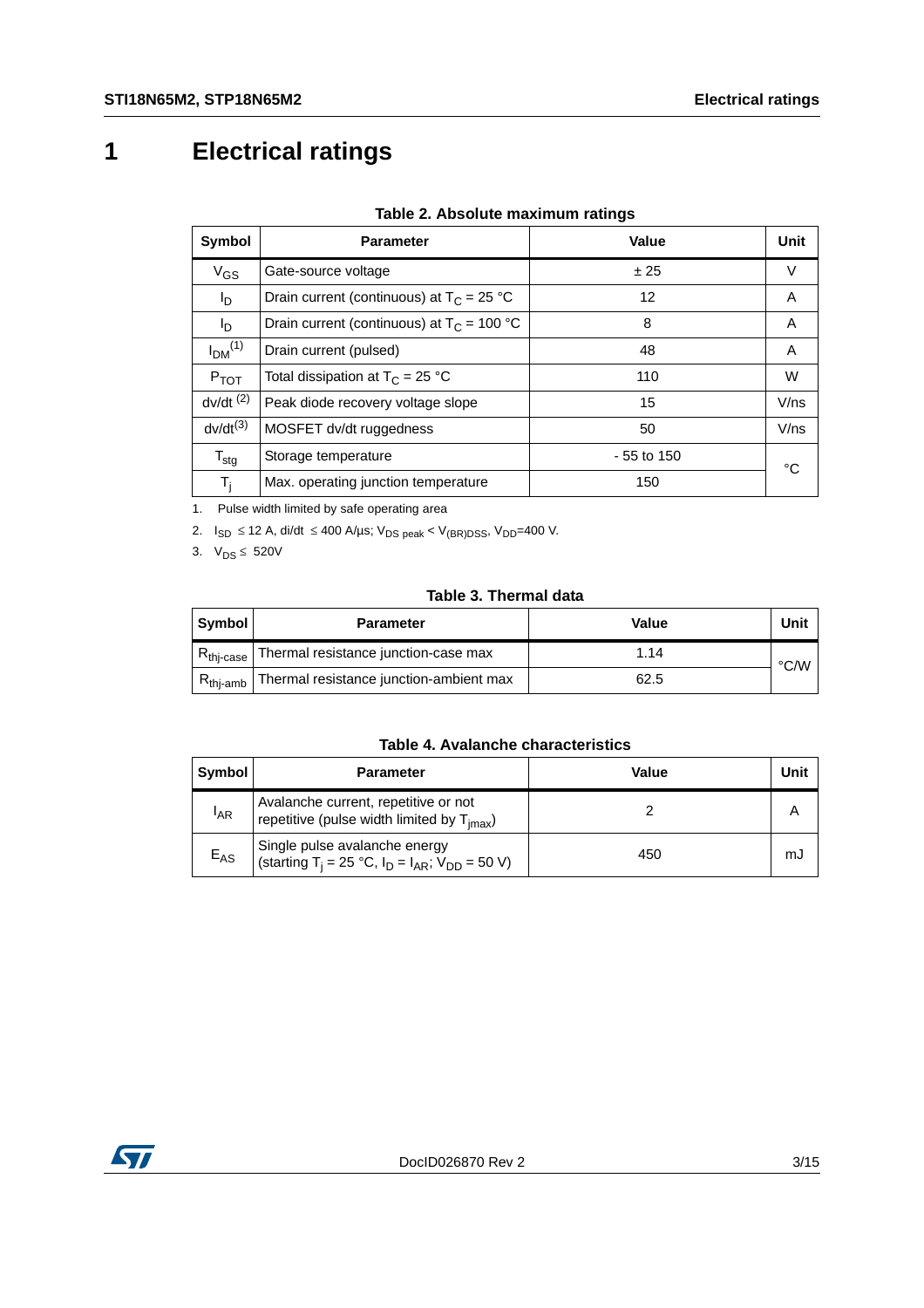### <span id="page-3-0"></span>**2 Electrical characteristics**

 $(T_C = 25 °C$  unless otherwise specified)

|                         | 1896 J. VII / VII SLALGS                            |                                           |                |       |      |      |
|-------------------------|-----------------------------------------------------|-------------------------------------------|----------------|-------|------|------|
| <b>Symbol</b>           | <b>Parameter</b>                                    | <b>Test conditions</b>                    | Min.           | Typ.  | Max. | Unit |
| $V_{(BR)DSS}$           | Drain-source<br>breakdown voltage                   | $I_D = 1$ mA, $V_{GS} = 0$ V              | 650            |       |      | V    |
| <b>I</b> <sub>DSS</sub> | Zero gate voltage<br>drain current ( $V_{GS} = 0$ ) | $V_{DS} = 650 V$                          |                |       | 1    | μA   |
|                         |                                                     | $V_{DS}$ = 650 V, T <sub>C</sub> = 125 °C |                |       | 100  | μA   |
| l <sub>GSS</sub>        | Gate-body leakage<br>current ( $V_{DS} = 0$ )       | $V_{GS} = \pm 25$ V                       |                |       | ±10  | μA   |
| $V_{GS(th)}$            | Gate threshold voltage                              | $V_{DS} = V_{GS}$ , $I_D = 250 \mu A$     | $\overline{2}$ | 3     | 4    | V    |
| $R_{DS(on)}$            | Static drain-source<br>on-resistance                | $V_{GS}$ = 10 V, $I_D$ = 6 A              |                | 0.275 | 0.33 | Ω    |

#### **Table 6. Dynamic**

| <b>Symbol</b>                | <b>Parameter</b>                 | <b>Test conditions</b>                                             | Min. | Typ. | Max. | <b>Unit</b> |
|------------------------------|----------------------------------|--------------------------------------------------------------------|------|------|------|-------------|
| $C_{\text{iss}}$             | Input capacitance                |                                                                    |      | 770  |      | pF          |
| $C_{\text{oss}}$             | Output capacitance               | $V_{DS}$ = 100 V, f = 1 MHz,                                       |      | 35   |      | pF          |
| C <sub>rss</sub>             | Reverse transfer<br>capacitance  | $V_{GS} = 0 V$                                                     |      | 1.2  |      | pF          |
| $C_{\rm oss\ eq.}^{\rm (1)}$ | Equivalent output<br>capacitance | $V_{DS} = 0$ to 480 V, $V_{GS} = 0$ V                              |      | 175  |      | pF          |
| $R_G$                        | Intrinsic gate<br>resistance     | f = 1 MHz, $I_D = 0$ A                                             |      | 6.1  |      | $\Omega$    |
| $Q_g$                        | Total gate charge                |                                                                    |      | 20   |      | nC          |
| $Q_{gs}$                     | Gate-source charge               | $V_{DD}$ = 520 V, $I_D$ = 12 A,<br>$V_{GS}$ = 10 V (see Figure 15) |      | 3.6  |      | nC          |
| $Q_{\text{gd}}$              | Gate-drain charge                |                                                                    |      | 8.5  |      | nC          |

1.  $\rm{C_{oss}}$  eq. is defined as a constant equivalent capacitance giving the same charging time as  $\rm{C_{oss}}$  when V<sub>DS</sub> increases from 0 to 80% V<sub>DSS</sub>

|  | <b>Table 7. Switching times</b> |  |
|--|---------------------------------|--|
|  |                                 |  |

| Symbol           | <b>Parameter</b>    | <b>Test conditions</b>                                                 | Min. | Typ. | Max.                     | Unit |
|------------------|---------------------|------------------------------------------------------------------------|------|------|--------------------------|------|
| $t_{\rm d}$ (on) | Turn-on delay time  | $V_{DD}$ = 325 V, $I_D$ = 6 A,<br>$R_G = 4.7 \Omega$ , $V_{GS} = 10 V$ |      | 11   | -                        | ns   |
| t,               | Rise time           |                                                                        |      | 7.5  | $\overline{\phantom{0}}$ | ns   |
| $t_d$ (off)      | Turn-off delay time | (see Figure 14 and Figure 19)                                          |      | 46   | ۰                        | ns   |
| t٠               | Fall time           |                                                                        |      | 12.5 |                          | ns   |

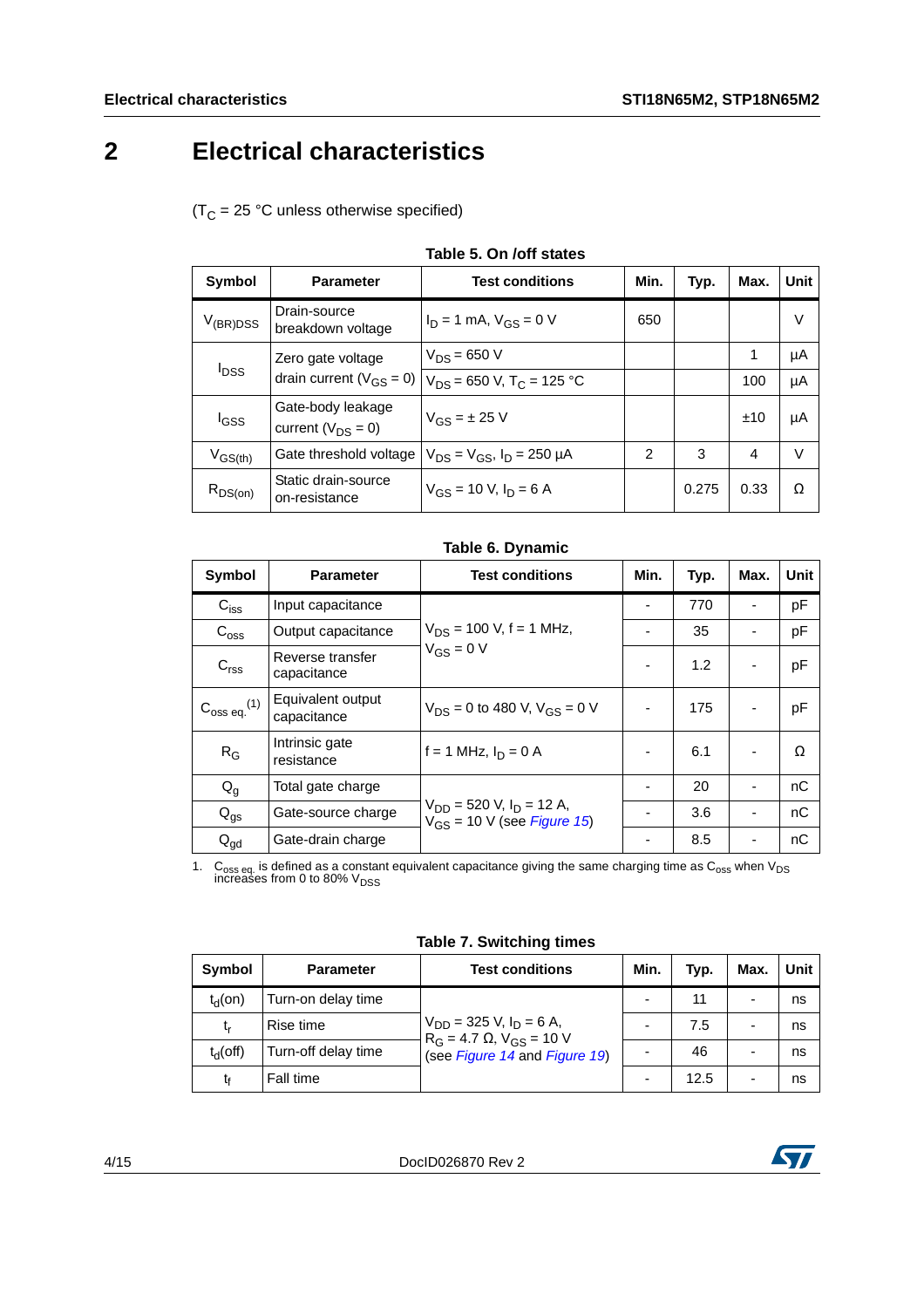| Symbol                   | <b>Parameter</b>              | <b>Test conditions</b>                                                        | Min.           | Typ. | Max. | Unit    |
|--------------------------|-------------------------------|-------------------------------------------------------------------------------|----------------|------|------|---------|
| l <sub>SD</sub>          | Source-drain current          |                                                                               |                |      | 12   | A       |
| $I_{SDM}$ <sup>(1)</sup> | Source-drain current (pulsed) |                                                                               |                |      | 48   | A       |
| $V_{SD}$ <sup>(2)</sup>  | Forward on voltage            | $I_{SD}$ = 12 A, $V_{GS}$ = 0 V                                               |                |      | 1.6  | V       |
| $t_{rr}$                 | Reverse recovery time         | $I_{SD}$ = 12 A, di/dt = 100 A/µs<br>$V_{DD}$ = 60 V (see <i>Figure 16</i> )  |                | 331  |      | ns      |
| $Q_{rr}$                 | Reverse recovery charge       |                                                                               |                | 3.4  |      | $\mu$ C |
| <b>IRRM</b>              | Reverse recovery current      |                                                                               | $\blacksquare$ | 20.5 |      | A       |
| $t_{rr}$                 | Reverse recovery time         | $I_{SD}$ = 12 A, di/dt = 100 A/µs<br>$V_{DD}$ = 60 V, T <sub>i</sub> = 150 °C |                | 462  |      | ns      |
| $Q_{rr}$                 | Reverse recovery charge       |                                                                               |                | 4.6  |      | $\mu$ C |
| <b>IRRM</b>              | Reverse recovery current      | (see Figure 16)                                                               |                | 20   |      | A       |

**Table 8. Source drain diode**

1. Pulse width limited by safe operating area.

2. Pulsed: pulse duration =  $300 \mu s$ , duty cycle  $1.5\%$ 

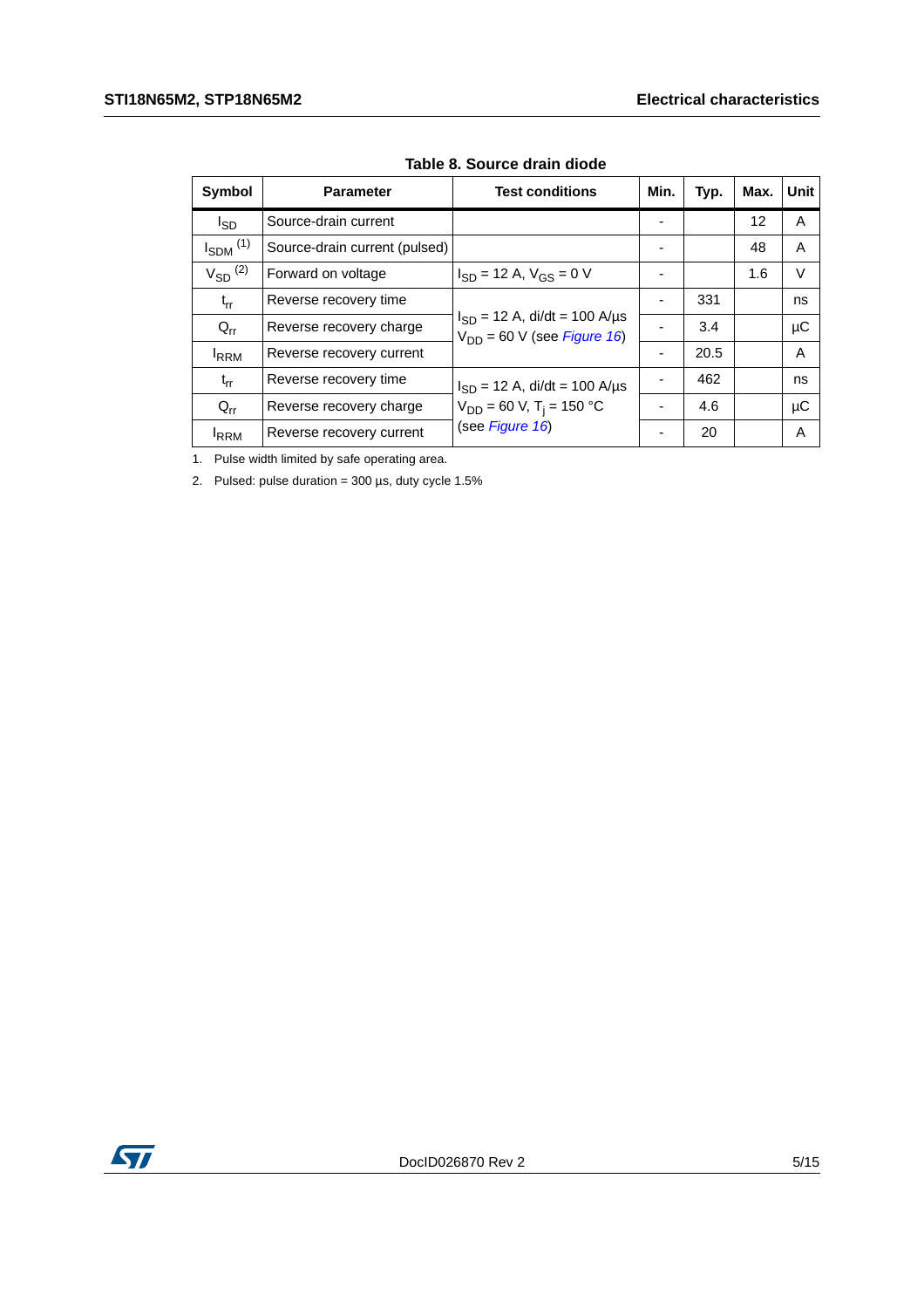$_{\rm p}({\rm s})$ 

### <span id="page-5-0"></span>**2.1 Electrical characteristics (curves)**





<span id="page-5-1"></span>



**Figure 4. Output characteristics Figure 5. Transfer characteristics**







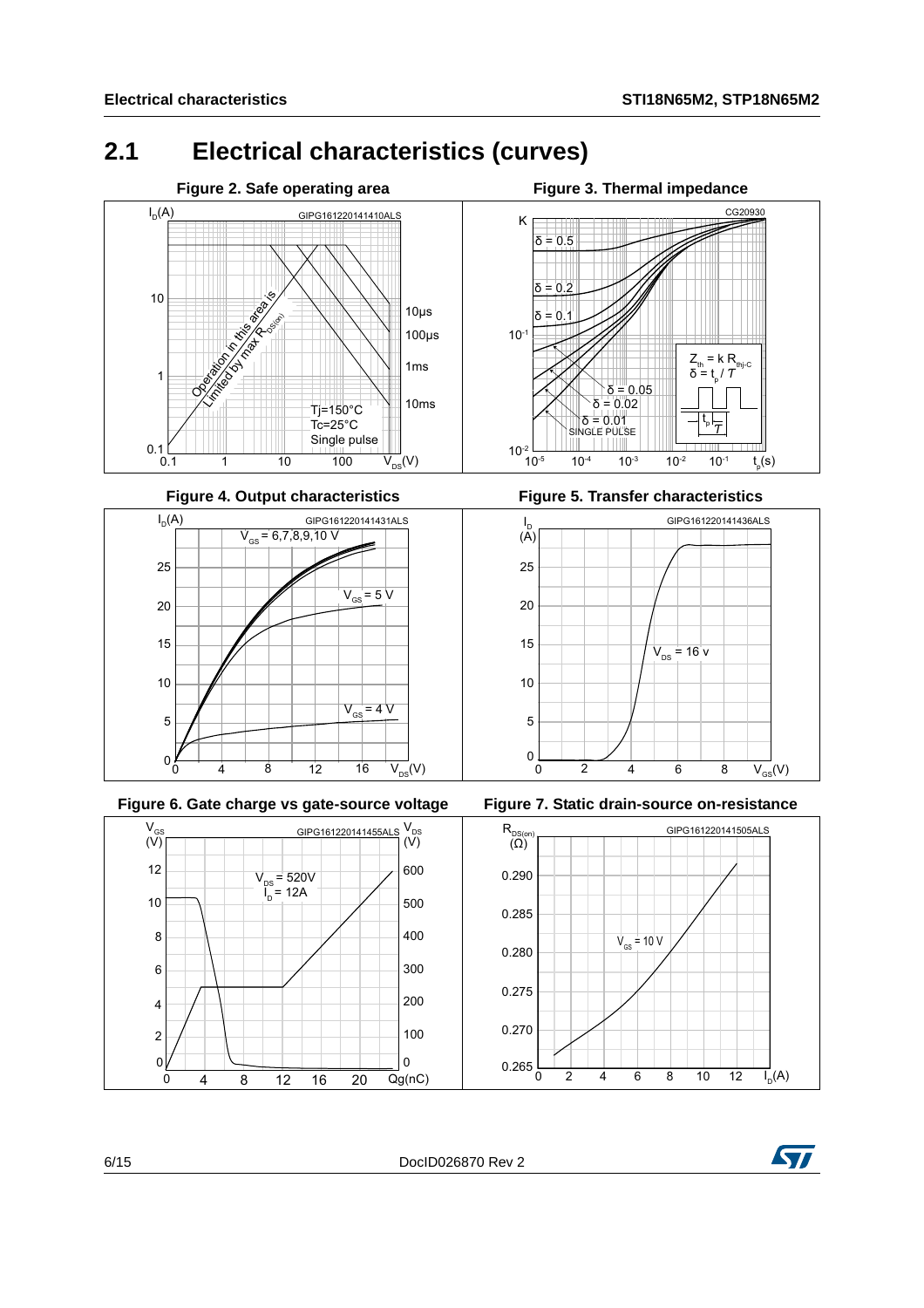

**Figure 10. Normalized gate threshold voltage vs temperature**



**Figure 12. Source-drain diode forward characteristics**



**Figure 8. Capacitance variations Figure 9. Output capacitance stored energy**







Figure 13. Normalized V<sub>(BR)DSS</sub> vs temperature



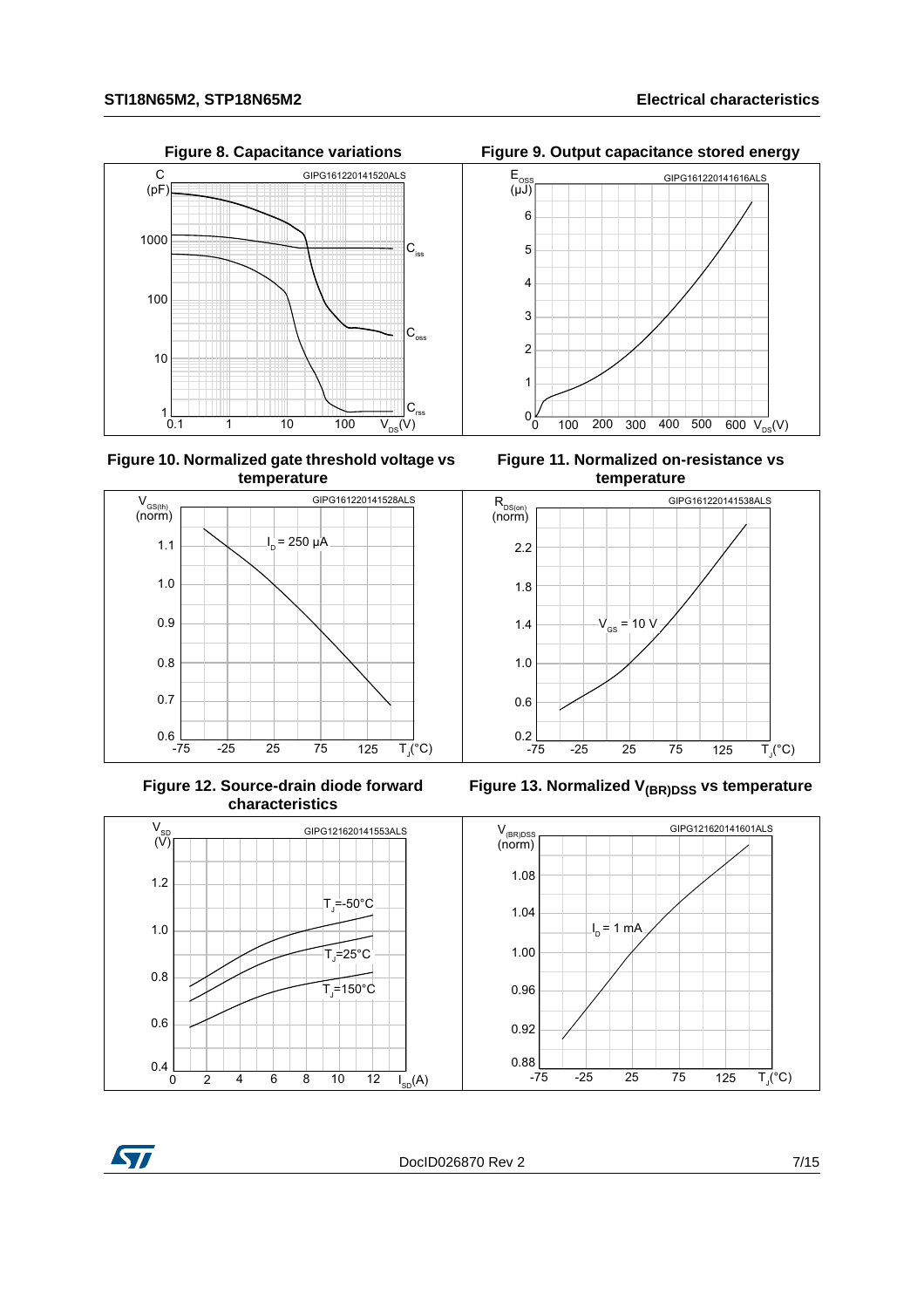### <span id="page-7-0"></span>**3 Test circuits**

<span id="page-7-2"></span>**Figure 14. Switching times test circuit for resistive load**



<span id="page-7-4"></span>**Figure 16. Test circuit for inductive load switching and diode recovery times**



**Figure 18. Unclamped inductive waveform Figure 19. Switching time waveform**



<span id="page-7-1"></span>









<span id="page-7-3"></span>

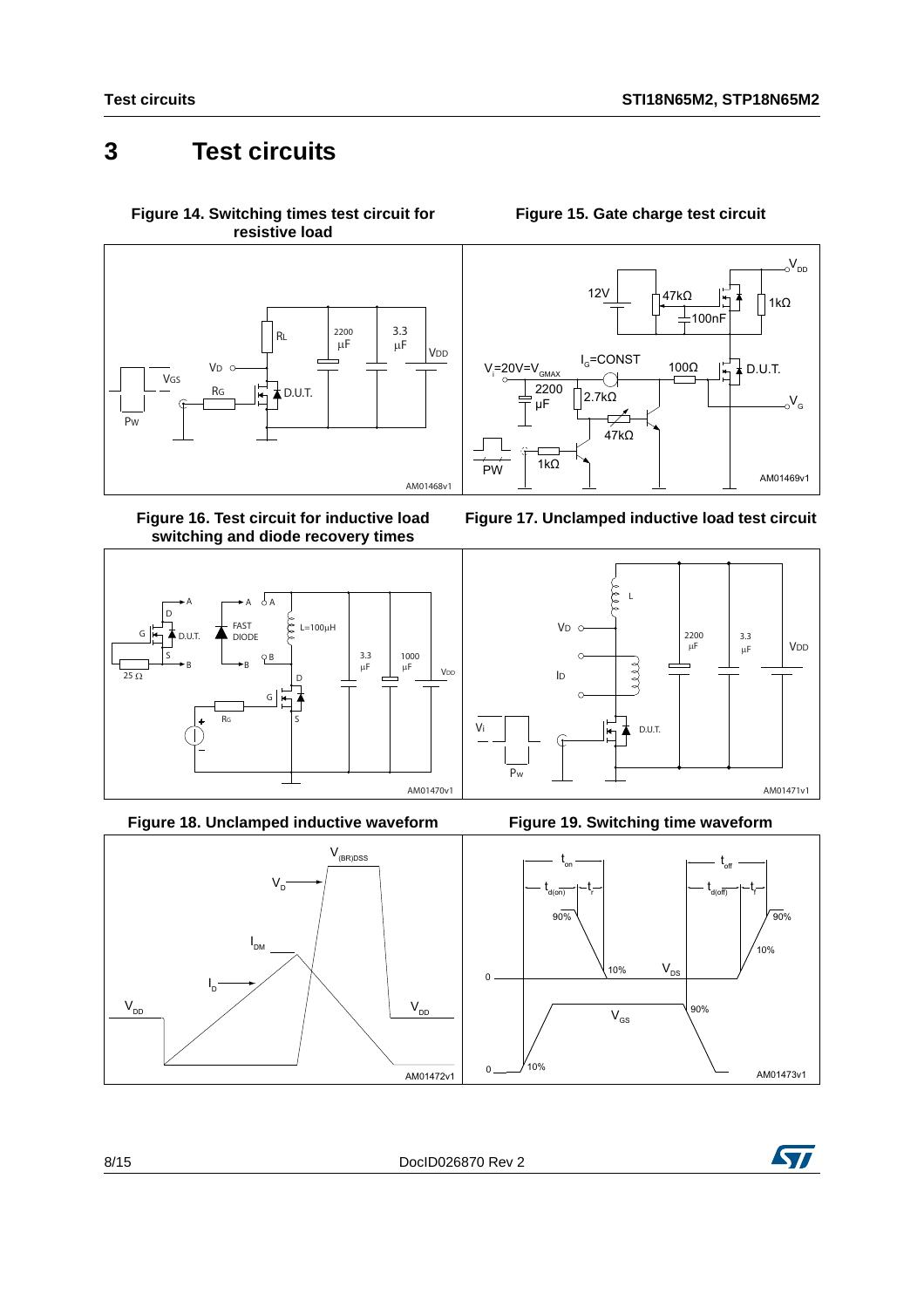### <span id="page-8-0"></span>**4 Package mechanical data**

In order to meet environmental requirements, ST offers these devices in different grades of ECOPACK $^{\circledR}$  packages, depending on their level of environmental compliance. ECOPACK $^{\circledR}$ specifications, grade definitions and product status are available at: *[www.st.com](http://www.st.com)*. ECOPACK® is an ST trademark.

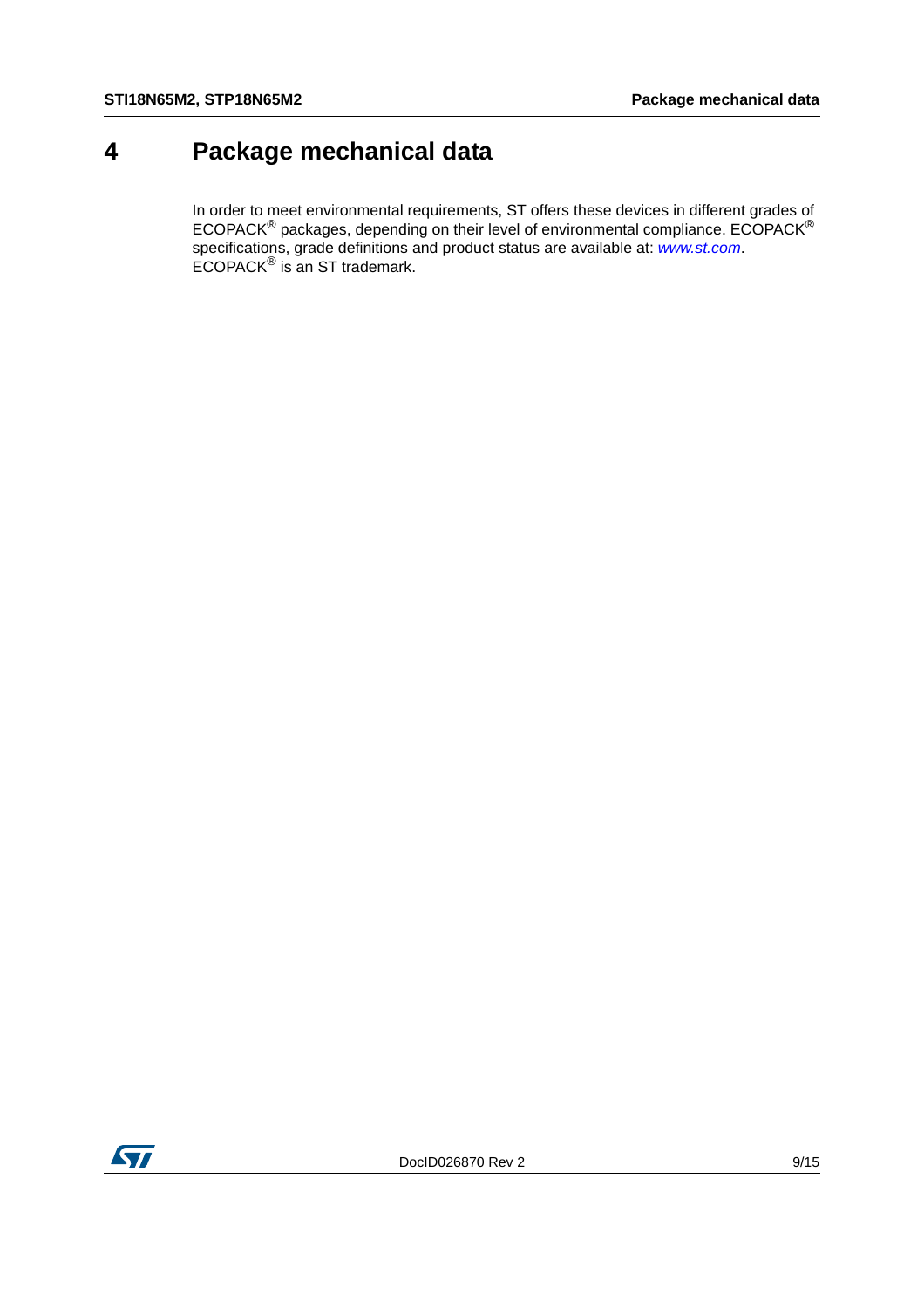

**Figure 20. I²PAK (TO-262) drawing**

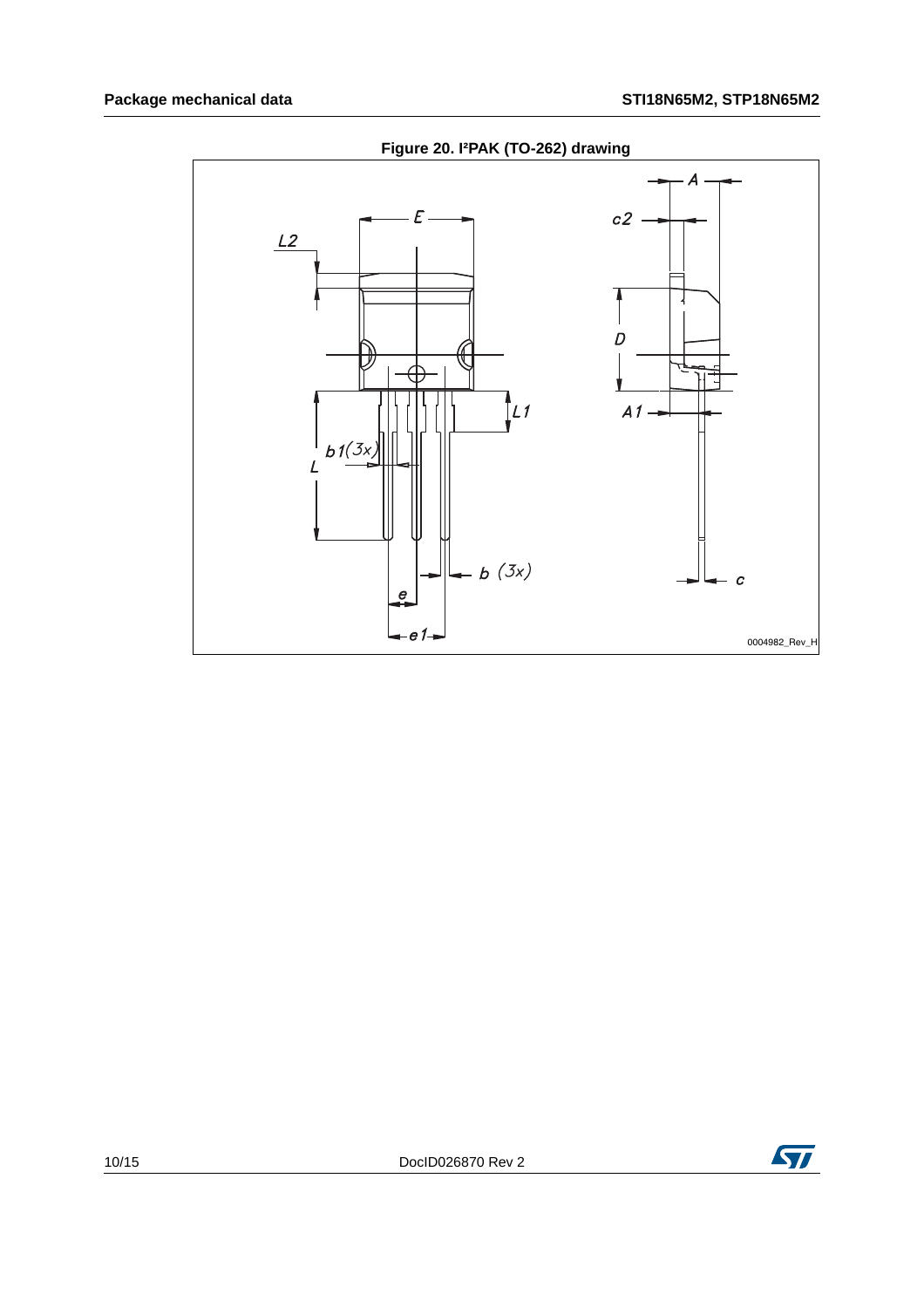| DIM.           | mm.  |     |       |  |  |
|----------------|------|-----|-------|--|--|
|                | min. | typ | max.  |  |  |
| $\mathsf A$    | 4.40 |     | 4.60  |  |  |
| A1             | 2.40 |     | 2.72  |  |  |
| $\sf b$        | 0.61 |     | 0.88  |  |  |
| b1             | 1.14 |     | 1.70  |  |  |
| $\mathtt{C}$   | 0.49 |     | 0.70  |  |  |
| c2             | 1.23 |     | 1.32  |  |  |
| D              | 8.95 |     | 9.35  |  |  |
| e              | 2.40 |     | 2.70  |  |  |
| e <sub>1</sub> | 4.95 |     | 5.15  |  |  |
| $\mathsf E$    | 10   |     | 10.40 |  |  |
| L              | 13   |     | 14    |  |  |
| L1             | 3.50 |     | 3.93  |  |  |
| L2             | 1.27 |     | 1.40  |  |  |

**Table 9. I²PAK (TO-262) mechanical data**

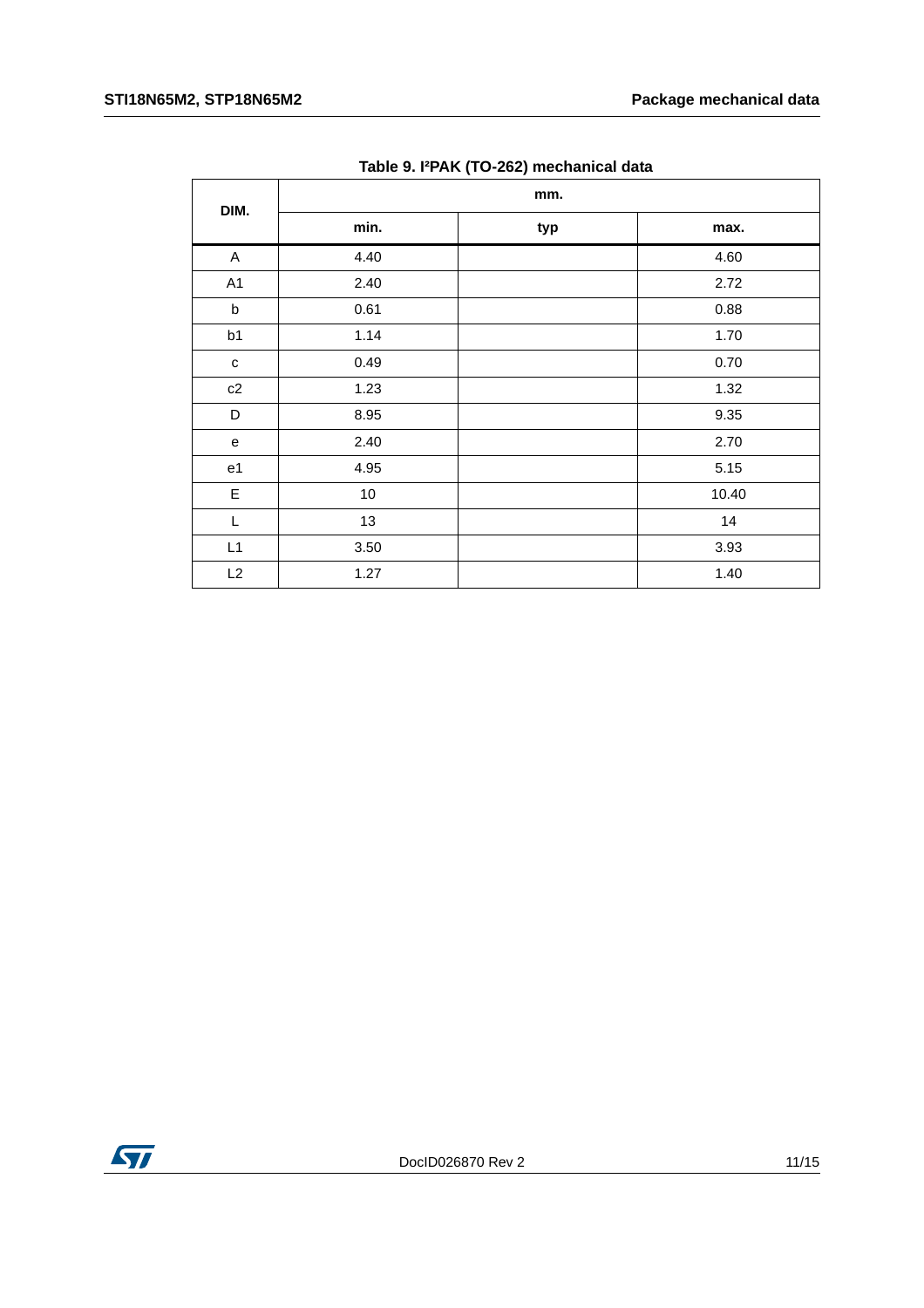

**Figure 21. TO-220 type A drawing**



12/15 DocID026870 Rev 2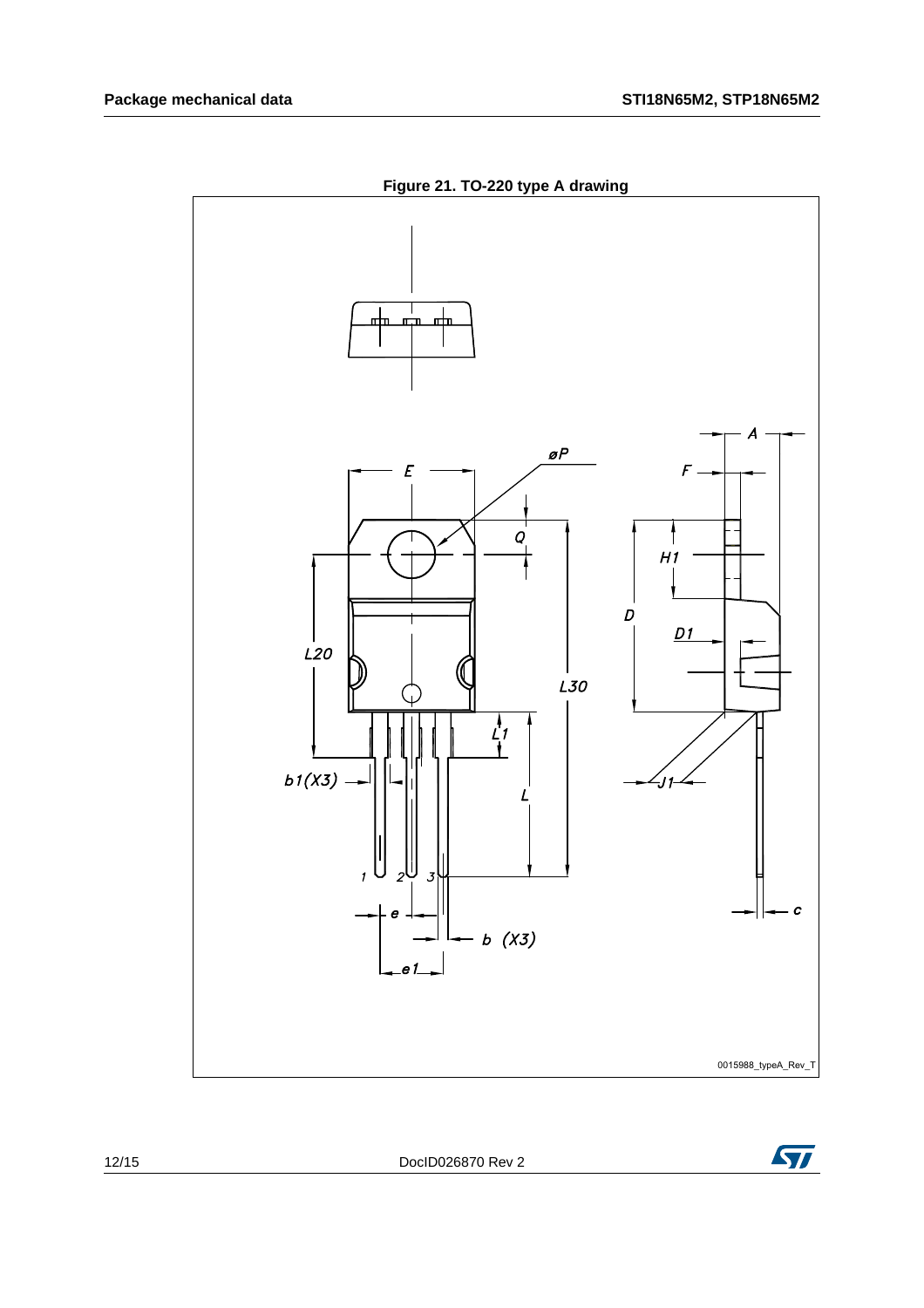|                                   | rabio 16: 10 EEU typo /t moonamoar aata<br>mm |       |       |  |  |
|-----------------------------------|-----------------------------------------------|-------|-------|--|--|
| Dim.                              | Min.                                          | Typ.  | Max.  |  |  |
| $\mathsf{A}$                      | 4.40                                          |       | 4.60  |  |  |
| $\sf b$                           | 0.61                                          |       | 0.88  |  |  |
| b1                                | 1.14                                          |       | 1.70  |  |  |
| $\mathtt{C}$                      | 0.48                                          |       | 0.70  |  |  |
| $\mathsf D$                       | 15.25                                         |       | 15.75 |  |  |
| D <sub>1</sub>                    |                                               | 1.27  |       |  |  |
| $\mathsf E$                       | $10\,$                                        |       | 10.40 |  |  |
| $\mathsf{e}% _{t}\left( t\right)$ | 2.40                                          |       | 2.70  |  |  |
| e <sub>1</sub>                    | 4.95                                          |       | 5.15  |  |  |
| $\mathsf F$                       | 1.23                                          |       | 1.32  |  |  |
| H1                                | 6.20                                          |       | 6.60  |  |  |
| J1                                | 2.40                                          |       | 2.72  |  |  |
| $\mathsf L$                       | 13                                            |       | 14    |  |  |
| L1                                | $3.50\,$                                      |       | 3.93  |  |  |
| L20                               |                                               | 16.40 |       |  |  |
| L30                               |                                               | 28.90 |       |  |  |
| ØP                                | 3.75                                          |       | 3.85  |  |  |
| $\sf Q$                           | 2.65                                          |       | 2.95  |  |  |

**Table 10. TO-220 type A mechanical data**

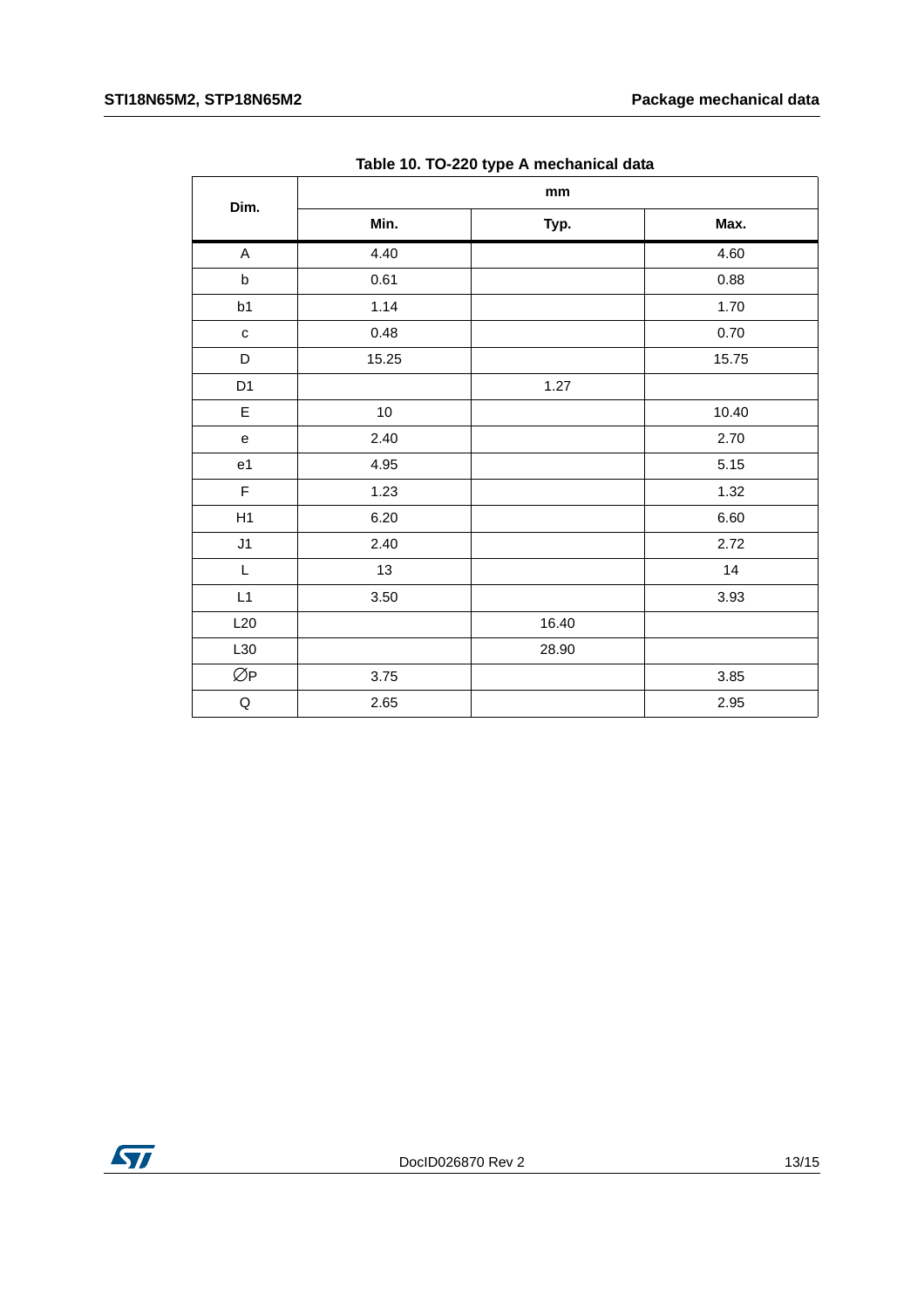## <span id="page-13-0"></span>**5 Revision history**

| <b>Date</b> | <b>Revision</b> | <b>Changes</b>                                                                         |
|-------------|-----------------|----------------------------------------------------------------------------------------|
| 16-Dec-2014 |                 | First release.                                                                         |
| 09-Jan-2015 | 2               | Text edits throughout document<br>Updated Figure 6: Gate charge vs gate-source voltage |

#### **Table 11. Document revision history**

ST